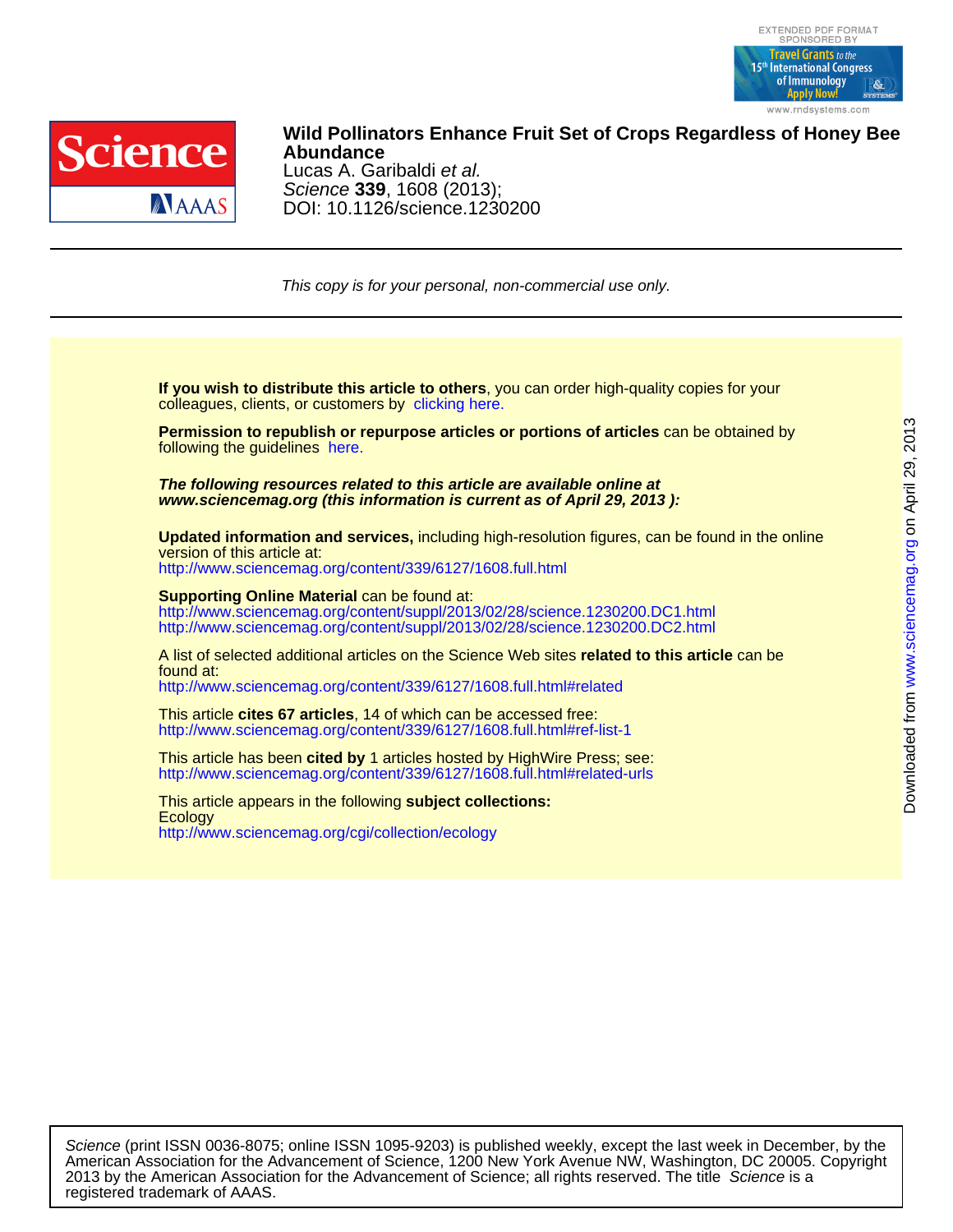# Wild Pollinators Enhance Fruit Set of Crops Regardless of Honey Bee Abundance

Lucas A. Garibaldi, $^{1\star}$  Ingolf Steffan-Dewenter, $^{2}$  Rachael Winfree, $^{3}$  Marcelo A. Aizen, $^{4}$ Riccardo Bommarco,<sup>5</sup> Saul A. Cunningham,<sup>6</sup> Claire Kremen,<sup>7</sup> Luísa G. Carvalheiro,<sup>8,9</sup> Lawrence D. Harder,<sup>10</sup> Ohad Afik,<sup>11</sup> Ignasi Bartomeus,<sup>12</sup> Faye Benjamin,<sup>3</sup> Virginie Boreux,<sup>13,14</sup> Daniel Cariveau,<sup>3</sup> Natacha P. Chacoff,<sup>15</sup> Jan H. Dudenhöffer,<sup>16</sup> Breno M. Freitas,<sup>17</sup> Jaboury Ghazoul, $^{14}$  Sarah Greenleaf, $^7$  Juliana Hipólito, $^{18}$  Andrea Holzschuh, $^2$  Brad Howlett, $^{19}$ Rufus Isaacs,<sup>20</sup> Steven K. Javorek,<sup>21</sup> Christina M. Kennedy,<sup>22</sup> Kristin M. Krewenka,<sup>23</sup> Smitha Krishnan, $^{14}$  Yael Mandelik, $^{11}$  Margaret M. Mayfield, $^{24}$  Iris Motzke, $^{13,23}$ Theodore Munyuli,<sup>25</sup> Brian A. Nault,<sup>26</sup> Mark Otieno,<sup>27</sup> Jessica Petersen,<sup>26</sup> Gideon Pisanty,<sup>11</sup> Simon G. Potts,<sup>27</sup> Romina Rader,<sup>28</sup> Taylor H. Ricketts,<sup>29</sup> Maj Rundlöf,<sup>5,30</sup> Colleen L. Seymour,<sup>31</sup> Christof Schüepp,<sup>32,33</sup> Hajnalka Szentgyörgyi,<sup>34</sup> Hisatomo Taki,<sup>35</sup> Teja Tscharntke,<sup>23</sup> Carlos H. Vergara,<sup>36</sup> Blandina F. Viana,<sup>18</sup> Thomas C. Wanger,<sup>23</sup> Catrin Westphal,<sup>23</sup> Neal Williams,  $37$  Alexandra M. Klein<sup>13</sup>

The diversity and abundance of wild insect pollinators have declined in many agricultural landscapes. Whether such declines reduce crop yields, or are mitigated by managed pollinators such as honey bees, is unclear. We found universally positive associations of fruit set with flower visitation by wild insects in 41 crop systems worldwide. In contrast, fruit set increased significantly with flower visitation by honey bees in only 14% of the systems surveyed. Overall, wild insects pollinated crops more effectively; an increase in wild insect visitation enhanced fruit set by twice as much as an equivalent increase in honey bee visitation. Visitation by wild insects and honey bees promoted fruit set independently, so pollination by managed honey bees supplemented, rather than substituted for, pollination by wild insects. Our results suggest that new practices for integrated management of both honey bees and diverse wild insect assemblages will enhance global crop yields.

**Human persistence depends on many nat-**<br>vices, which are usually not accounted<br>for in market valuations. The global degradaural processes, termed ecosystem serfor in market valuations. The global degradation of such services can undermine the ability of agriculture to meet the demands of the growing, increasingly affluent, human population  $(1, 2)$ . Pollination of crop flowers by wild insects is one such vulnerable ecosystem service  $(3)$ , as the abundance and diversity of these insects are declining in many agricultural landscapes (4, 5). Globally, yields of insect-pollinated crops are

<sup>1</sup>Sede Andina, Universidad Nacional de Río Negro (UNRN) and Consejo Nacional de Investigaciones Científicas y Técnicas (CONICET), Mitre 630, CP 8400, San Carlos de Bariloche, Río Negro, Argentina. <sup>2</sup> Department of Animal Ecology and Tropical Biology, Biocentre, University of Würzburg, Am Hubland, D-97074 Würzburg, Germany. <sup>3</sup> Department of Ecology, Evolution and Natural Resources, Rutgers University, New Brunswick, NJ 08901, USA. <sup>4</sup>Laboratorio Ecotono, Centro Regional Universitario Bariloche (CRUB), Universidad Nacional del Comahue and Instituto de Investigaciones en Biodiversidad y Medioambiente (INIBIOMA), CP 8400, San Carlos de Bariloche, Río Negro, Argentina. <sup>5</sup>Department of Ecology, Swedish University of Agricultural Sciences, SE-750 07 Uppsala, Sweden. <sup>6</sup>CSIRO Ecosystem Sciences, Box 1700, Canberra, ACT, Australia. <sup>7</sup>Environmental Sciences Policy and Management, 130 Mulford Hall, University of California, Berkeley, CA 94720, USA. <sup>8</sup>School of Biology, University of Leeds, Leeds LS2 9JT, UK. <sup>9</sup>Naturalis Biodiversity Center, P.O. Box 9517, 2300RA Leiden, Netherlands. <sup>10</sup>Department of Biological Sciences, University of Calgary, Calgary,<br>Alberta T2N 1N4, Canada. <sup>11</sup>Department of Entomology, Robert H. Smith Faculty of Agriculture, Food and Environment, Hebrew University of Jerusalem, Rehovot, Israel. <sup>12</sup>Department of Entomology, Evolution and Natural Resources, Rutgers University, New Brunswick, NJ 08901, USA. <sup>13</sup>Institute

often managed for greater pollination through the addition of honey bees (Apis mellifera L.) as an agricultural input (Fig. 1)  $(6-8)$ . Therefore, the potential impact of wild pollinator decline on crop yields is largely unknown. Nor is it known whether increasing application of honey bees (9) compensates for losses of wild pollinators, or even promotes these losses.

Fruit set, the proportion of a plant's flowers that develop into mature fruits or seeds, is a key component of crop yield (fig. S1). Wild insects may increase fruit set by contributing to polli-

of Ecology, Ecosystem Functions, Leuphana University, 21335 Lüneburg, Germany. <sup>14</sup>Department of Environmental Systems Science, ETH Zürich, 8092 Zürich, Switzerland. <sup>15</sup>Instituto de Ecología Regional, Facultad de Ciencias Naturales e IML, Universidad Nacional de Tucumán, CC 34, CP 4017, Yerba Buena, Tucumán, Argentina. <sup>16</sup>Ecological Farming Systems, Agroscope Reckenholz-Tänikon Research Station ART, Zürich, Switzerland. 17Universidade Federal do Ceará, Departamento de Zootecnia–CCA, Campus Universitário do Pici, Bloco 808.<br>60.356-000 Fortaleza–CE, Brazil. <sup>18</sup>Universidade Federal da Bahia, Departamento de Zoologia, Instituto de Biologia, Rua Barão de Geremoabo, s/n. 40.170-110 Salvador–BA, Brazil.<br><sup>19</sup>New Zealand Institute for Plant and Food Research, Private Bag 4704, Christchurch, New Zealand. <sup>20</sup>Department of Entomology, Michigan State University, East Lansing, MI 48824,<br>USA. <sup>21</sup>Agriculture and Agri-Food Canada, Atlantic Food and USA. <sup>21</sup>Agriculture and Agri-Food Canada, Atlantic Food and Horticulture Research Centre, Kentville, Nova Scotia, Canada. Horticulture Research Centre, Kentville, Nova Scotia, Canada.<br><sup>22</sup>Development by Design Program, Nature Conservancy, Fort Collins, CO 80524, USA. 23Agroecology, Department of Crop Sciences, Georg-August-University, Grisebachstr. 6, 37077 Goettingen, Germany. <sup>24</sup>School of Biological Sciences and Ecology Centre, University of Queensland, Brisbane, QLD, Australia. 25Department of Biology, National Center for Research in Natural Sciences, CRSN-Lwiro, D.S. Bukavu, Sud-Kivu, Demonator abundance, species number (richness), equity in relative species abundance (evenness), or some combination of these factors. Increased pollinator abundance, and therefore the rate of visitation to crop flowers, should augment fruit set at a decelerating rate until additional individuals do not further increase fruit set (e.g., pollen saturation) or even decrease fruit set (e.g., pollen excess) (10–12). Richness of pollinator species should increase the mean, and reduce the variance, of fruit set  $(13)$  because of complementary pollination among species (14, 15), facilitation  $(16, 17)$ , or "sampling effects"  $(18)$ , among other mechanisms (19, 20). Pollinator evenness may enhance fruit set via complementarity, or diminish it if a dominant species (e.g., honey bee) is the most effective pollinator (21). To date, the few studies on the importance of pollinator richness for crop pollination have revealed mixed results (22), the effects of evenness on pollination services remain largely unknown, and the impact of wild insect loss on fruit set has not been evaluated globally for animal-pollinated crops.

We tested four predictions arising from the assumptions that wild insects effectively pollinate a broad range of crops, and that their role can be replaced by increasing the abundance of honey bees in agricultural fields: (i) For most crops, both wild insect and honey bee visitation enhance pollen deposition on stigmas of flowers; (ii) consequently, for most crops, wild insect and honey bee visitation both improve fruit set; (iii) visitation by wild insects promotes fruit set only when honey bees visit infrequently (i.e., there is a negative interaction effect between wild insect visitation and honey bee visitation); and (iv) pollinator assemblages with more species benefit fruit set only when honey bees visit infrequently (i.e., there is a negative interaction effect between richness and honey bee visitation).

To test these predictions, we collected data at 600 fields on all continents, except Antarctica, for 41 crop systems (Fig. 1). Crops included a

cratic Republic of Congo. <sup>26</sup>Department of Entomology, Cornell University, New York State Agricultural Experiment Station, 630 West North Street, Geneva, NY 14456, USA. <sup>27</sup> School of Agriculture, Policy and Development, University of Reading, Reading RG6 6AR, UK. 28Department of Physical Geography and Quaternary Geology, Stockholm University, SE 106 91 Stockholm,<br>Sweden. <sup>29</sup>Gund Institute for Ecological Economics, University of Vermont, Burlington, VT 05401, USA. <sup>30</sup>Department of Biology, Lund University, SE-223 62 Lund, Sweden. <sup>31</sup>Applied Biodiversity Research Division, South African National Institute of Biodiversity, Private Bag X7, Claremont, 7735, South Africa. <sup>32</sup>Institute of Ecology and Evolution, Community Ecology, University of Bern, 3012 Bern, Switzerland. <sup>33</sup>Ecosystem Analysis, University of Koblenz-Landau, Fortstrasse 7, D-76829 Landau, Germany. <sup>34</sup>Institute of Environmental Sciences, Jagiellonian University, ul. Gronostajowa 7, Kraków 30-387, Poland. <sup>35</sup>Department of Forest Entomology, Forestry and Forest Products Research Institute, 1 Matsunosato, Tsukuba, Ibaraki 305-8687, Japan. 36Departamento de Ciencias Químico-Biológicas, Universidad de las Américas Puebla, Cholula, Puebla, Mexico. <sup>37</sup>Department of Entomology, University of California, Davis, CA 96616, USA.

\*Corresponding author. E-mail: lgaribaldi@unrn.edu.ar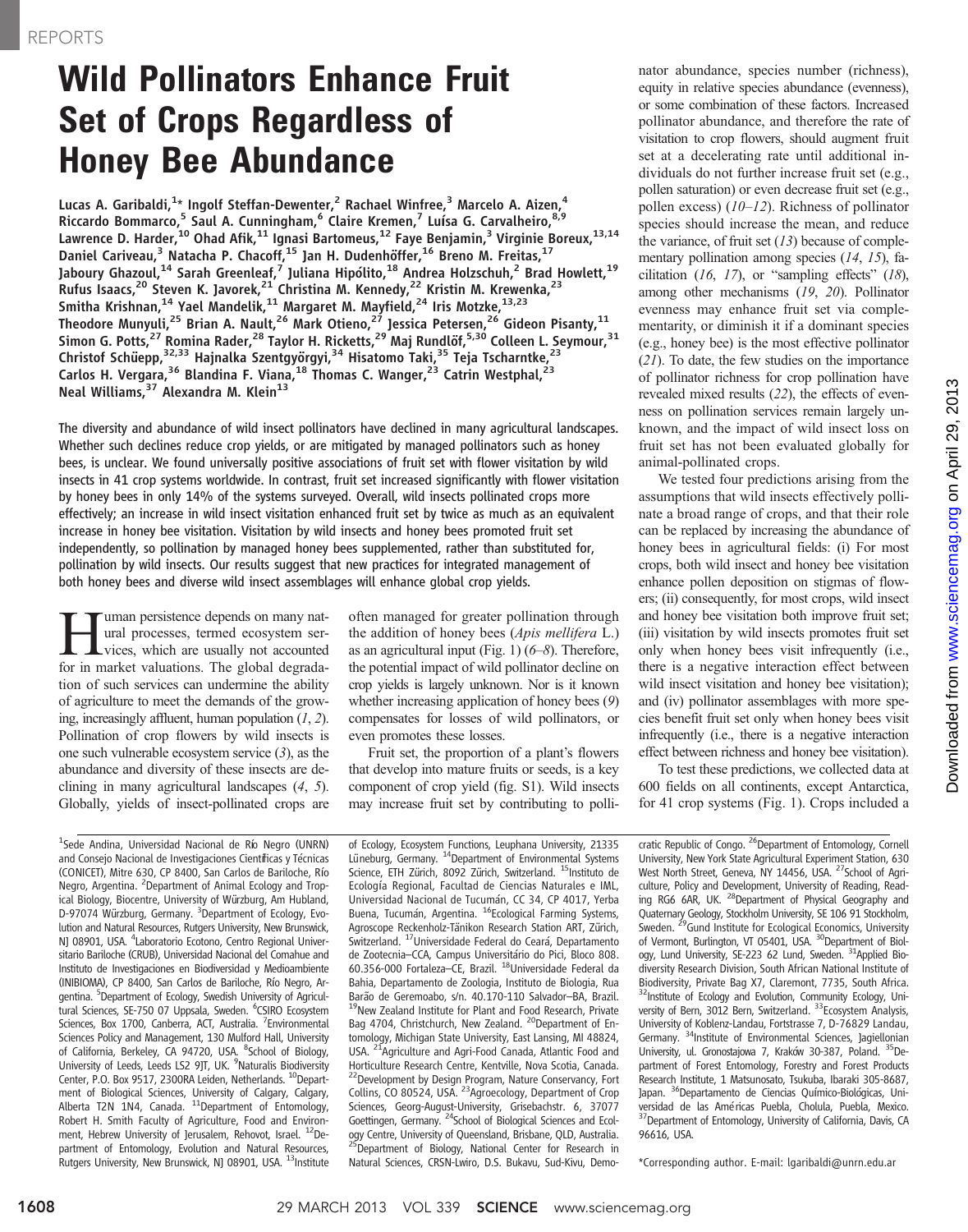wide array of animal-pollinated, annual and perennial fruit, seed, nut, and stimulant crops; predominantly wind-pollinated crops were not considered (fig. S2 and table S1). The sampled fields were subject to a diversity of agricultural practices, including extensive monocultures and small or diversified systems (fig. S2 and table S1), fields stocked with low to high density of honey bees (Fig. 1 and table S2), and fields with low to high abundance and diversity of wild insects (fig. S3 and table S2). For each field, we measured flower visitation per unit of time (hereafter "visitation") for each insect species, from which we estimated species richness and evenness (23). We quantified pollen deposition for 14 systems as the number of pollen grains per stigma, and fruit set (fig. S1) for 32 systems as the percentage of flowers setting mature fruits or seeds. Spatial or temporal variation of pollen deposition and fruit set were measured as the coefficient of variation (CV) over sample points or days within each field  $(10)$ . The multilevel data provided by fields within systems were analyzed with general linear mixed-effects models that included crop system as a random effect, and wild insect visitation, honey bee visitation, evenness, richness, and all their interactions as fixed effects. Best-fitting models were selected on the basis of the Akaike information criterion (AIC) (23).

In agreement with the first prediction, crops in fields with more flower visits received more pollen on stigmas, with an overall 74% stronger influence of visitation by honey bees than by wild insects (Fig. 2A and table S3). Honey bee visitation significantly increased pollen deposition (i.e., confidence intervals for individual regression coefficients,  $\beta_i$ , did not include zero) in 7 of 10 crop systems, and wild insects in 10

of 13 systems (fig. S4). Correspondingly, increased wild insect and honey bee visitation reduced variation in pollen deposition among samples (fig. S5).

Contrary to the second prediction, fruit set increased significantly with wild insect visitation in all crop systems, but with honey bee visitation in only 14% of the systems (Fig. 2B). In addition, fruit set increased twice as strongly with visitation by wild insects as with visitation by honey bees (Fig. 2A). These partial regression coefficients did not differ simply because of unequal abundance, nor because of disparate variation in visitation between wild insects and honey bees. In crop systems visited by both honey bees and wild insects, honey bees accounted for half of the visits to crop flowers [mean =  $51\%$ ; 95% confidence interval (CI) = 40 to 62%], and among-field CVs for visitation by honey bees (mean = 73%; 95% CI = 57 to 88%) and by wild insects (mean =  $79\%$ ;  $95\%$  CI = 62 to 96%) were equivalent. Furthermore, wild insect visitation had stronger effects than honey bee visitation, regardless of whether honey bees were managed or feral (fig. S6) and, comparing across systems, even where only wild insects or honey bees occurred (Fig. 2B). Wild insect visitation alone predicted fruit set better than did honey bee visitation alone ( $\Delta_{AIC}$  = 16; table S4, model F versus model M). Correspondingly, the CV of fruit set decreased with wild insect visitation but varied independently of honey bee visitation (fig. S5).

Pollinator visitation affected fruit set less strongly than did pollen deposition on stigmas (compare regression coefficients in Fig. 2A). This contrast likely arose from pollen excess, filtering of pollen tubes by post pollination processes, and/or seed abortion (11, 24), and so reflects pollination quality, in part. Intriguingly, the difference in coefficients between pollen deposition and fruit set for honey bees greatly exceeded that for wild insects (Fig. 2A); this finding indicates that wild insects provide better-quality pollination, such as greater cross-pollination (14, 16, 17, 19). These results occurred regardless of which crop systems were selected (fig. S7), sample size (fig. S8), the relative frequency of honey bees in the pollinator assemblage (dominance) among systems, the pollinator dependence of crops, or whether the crop species were herbaceous or woody, or native or exotic (fig. S9). Poor-quality pollination could arise if foraging behavior on focal resources typical of honey bees (16, 17) causes pollen transfer between flowers of the same plant individual or the same cultivar within a field, thereby limiting crosspollination and increasing the incidence of selfpollen interference and inbreeding depression (24). The smaller difference in coefficients between pollen deposition and fruit set for wild insects, and the stronger effect of wild insect visitation on fruit set, suggest that management to promote diverse wild insects has great potential to improve the global yield of animal-pollinated crops.

The third prediction was also not supported. Fruit set consistently increased with visitation by wild insects, even where honey bees visited frequently (i.e., no statistical interaction; Fig. 2, A and C). In particular, the best-fitting model (lowest AIC) for fruit set included additive effects of visitation by both wild insects and honey bees (table S4, model P), which suggests that managed honey bees supplement the pollination service of wild insects but cannot replace it. Overall, visitations by wild insects and honey bees were not correlated among fields (fig. S10), providing no evidence either for





Fig. 1. Relative visitation by honey bees and wild insects to flowers of 41 crop systems on six continents. Honey bees occur as domesticated colonies in transportable hives worldwide, as a native species in Europe (rarely) and Africa, or as feral populations in all other continents except Antarctica.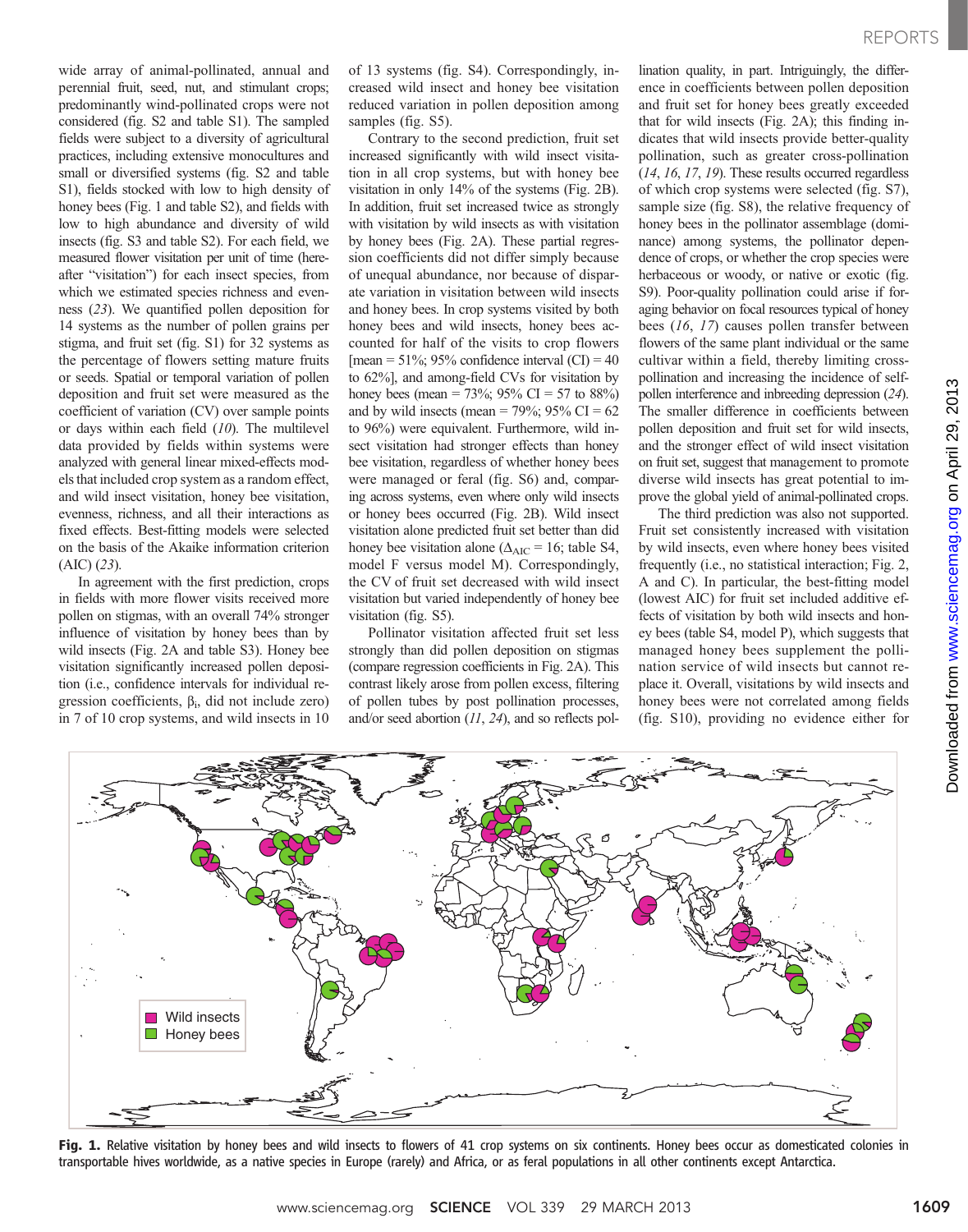### REPORTS

competition for the resources obtained from crop flowers (pollen, nectar) or for density compensation (13) between wild insects and honey bees at the field scale. Even if honey bees displace wild insects (or vice versa) at the flower scale (16, 17), this is unlikely to scale up to the field, as indicated by our data, if mass-flowering crops provide floral resources in excess of what can be exploited by local pollinator populations. Therefore, insect pollinators appear not to be limited by crop floral resources, but crop yield was commonly pollen-limited, as crops set more fruit in fields with more visitation by pollinators (Fig. 2).

Contrary to the fourth prediction, fruit set increased with flower-visitor richness independently of honey bee visitation (fig. S11). Correspondingly, the CVs of fruit set decreased with richness; in contrast, evenness did not affect the mean or CV of fruit set (figs. S12 and S13). Visitation by wild insects increased strongly with richness (Fig. 3) and improved model fit (lower AIC), even when richness was included in the model (table S4, model B versus model G). However, richness did not enhance model fit when added to a model with wild insect visitation (table S4, model F versus model G), which suggests that the effects of richness on fruit set reflect increased wild insect visitation (i.e., colinear effects; fig. S13). Like wild insect visitation (fig. S10), richness did not correlate with honey bee visitation (table S5). Previous studies

have shown that agricultural intensification reduces both species richness of pollinator assemblages and wild insect visitation (4, 5, 13, 19). Our results for multiple crop systems further demonstrate that fields with fewer pollinator species experience less visitation by wild insects and reduced fruit set, independent of species evenness or honey bee visitation. Globally, wild insect visitation is an indicator of both species richness and pollination services, and its measurement can be standardized easily and inexpensively among observers in field samples (25).

Large, active colonies of honey bees provide abundant pollinators that can be moved as needed, hence their appeal for pollination management in most animal-pollinated crops  $(6-8, 26)$ . By



Fig. 2. Wild insect visitation to crop flowers enhances reproduction in all crops examined (regression coefficient  $\beta_i > 0$ ), whereas honey bee visitation has weaker effects overall. (A) Overall partial regression coefficients ( $\beta_{+} \pm 95\%$  CI) for the direct and interacting effects of visitation by wild insects and honey bees on pollen deposition or fruit set (models R and Q in tables S3 and S4, respectively). (B) Slopes ( $\beta_i \pm 95\%$  CI) represent the effects of visitation by wild insects or honey bees on fruit set for individual crop systems. Cases at the right are systems in which only wild insects or only honey bees were present. Data from individual crop systems were standardized by z scores prior to analysis, permitting comparison of regression coefficients in all panels. Letters after crop names indicate different regions (table S1); for example, Mango\_A and Mango\_B are located in South Africa and Brazil, respectively. (C) Given the absence of interaction between the effects of visitation by wild insects and honey bees, maximum fruit set is achieved with high visitation by both wild insects and honey bees (upper right area of graph). The plane in orange is the overall regression (model P in table S4; the inclination of the surface in the  $y$  and  $x$  directions reflects the  $\beta_+$  for visitation of wild insects and honey bees, respectively), and each point is a field in a crop system (fruit set increases from cyan to dark blue).





Fig. 3. Globally, rate of visitation to crop flowers by wild insects increases with flower-visitor richness. (A) The line is the overall regression, and each point is a field in a crop system. (B) Slopes ( $\beta$ <sub>i</sub>  $\pm$  95% CI) represent the effect of richness

on wild insect visitation for individual crop systems. Data from individual crop systems were standardized by z scores prior to analysis (after log-transformation for visitation), permitting direct comparison of regression coefficients.